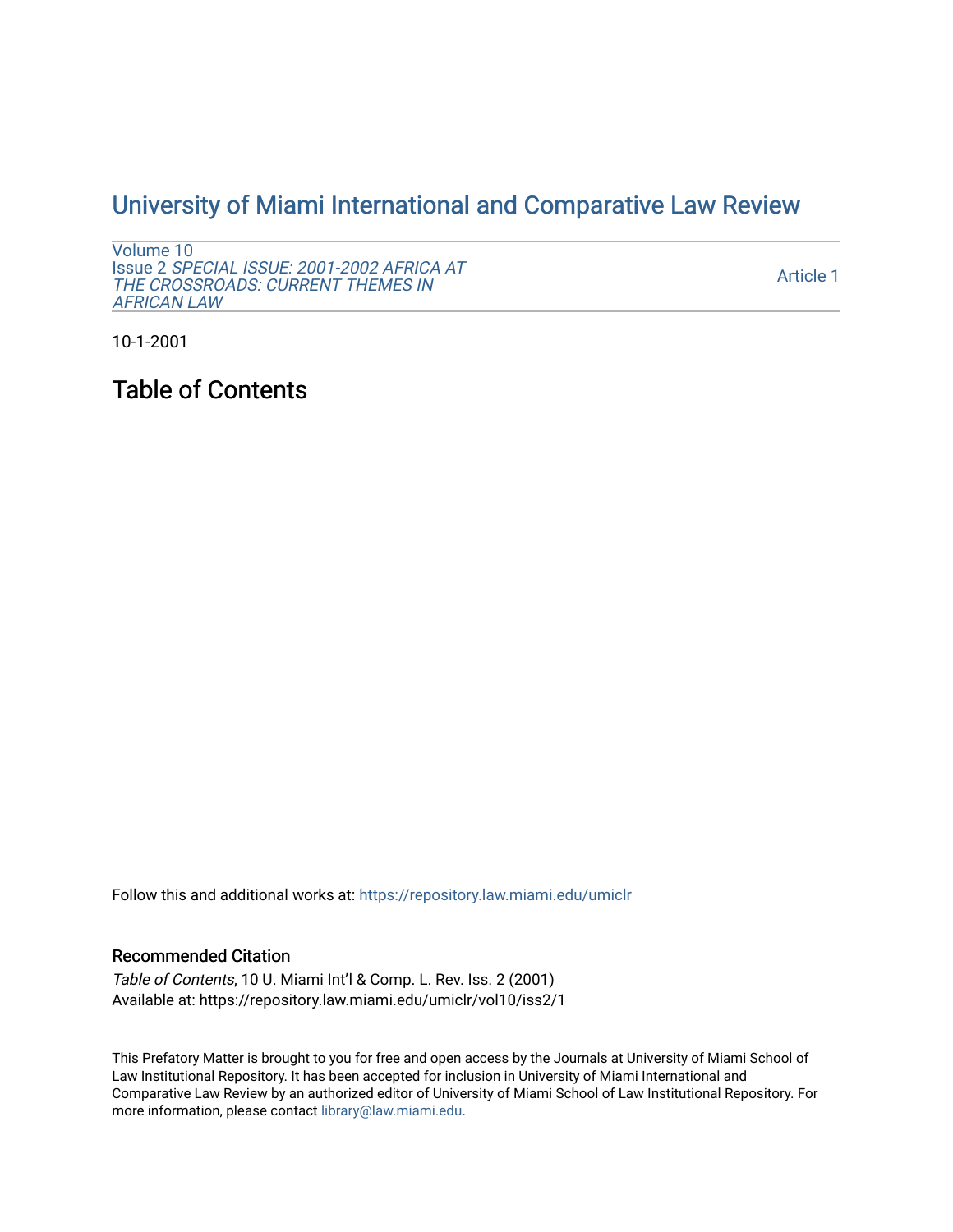## VOLUME 10 SPECIAL ISSUE: 2001-2002

|     | UNIVERSITY OF MIAMI INTERNATIONAL & COMPARATIVE LAW REVIEW           |     |
|-----|----------------------------------------------------------------------|-----|
|     | <b>AFRICA AT THE CROSSROADS: CURRENT THEMES IN AFRICAN LAW</b>       |     |
| I.  | <b>FOREWORD: TRADE WITH AFRICA</b>                                   |     |
|     |                                                                      | 1   |
| П.  | <b>BUSINESS IN AFRICA</b>                                            |     |
|     | <b>Introduction:</b>                                                 |     |
|     | Tony Okonmah, Director of the Center for Democracy in Africa         | 5   |
|     | Trade Liberalization: Savior or Scourge of SADC Economies?           |     |
|     |                                                                      | 7   |
|     | <b>Student Article: Market Forces and the Rule of Law as a Means</b> |     |
|     | of Improving the Quality of Life in Sub-Saharan Africa: Ghana,       |     |
|     | a Case of Critical Analysis                                          |     |
|     |                                                                      | 23  |
| Ш.  | THE GREAT LAKES REGION OF AFRICA                                     |     |
|     | Introduction:                                                        |     |
|     |                                                                      | 37  |
|     | Prosecution of War Crimes by the International Criminal              |     |
|     | <b>Tribunal for Rwanda</b>                                           |     |
|     |                                                                      | 43  |
|     | International Law and Uganda's Involvement in the Democratic         |     |
|     | <b>Republic of the Congo (DROC)</b>                                  |     |
|     |                                                                      | 75  |
| IV. | THE RULE OF LAW IN AFRICA                                            |     |
|     |                                                                      | 89  |
|     | The Republican Constitution of 1963: The Supreme Court and           |     |
|     | <b>Federalism in Nigeria</b>                                         |     |
|     |                                                                      | 91  |
|     | The Depiction of Law in African Literary Texts                       |     |
|     |                                                                      | 109 |
| V.  | <b>WOMEN AND THE LAW IN AFRICA</b>                                   |     |
|     | Introduction: Christina McGinley, Executive Editor                   | 123 |
|     | Legal & Cultural Approaches to Sexual Matters in Africa: The         |     |
|     | <b>Cry of the Adolescent Girl</b>                                    |     |
|     |                                                                      | 127 |
|     | Student Article: Immigration Law: A Call for US Courts to            |     |
|     | Reevaluate Policy Considerations Regarding Female Genital            |     |
|     | <b>Mutilation as a Justification for Asylum</b>                      |     |
|     |                                                                      | 145 |
|     |                                                                      |     |
| VI. | <b>CONFLICT RESOLUTION IN AFRICA</b>                                 |     |
|     |                                                                      | 155 |